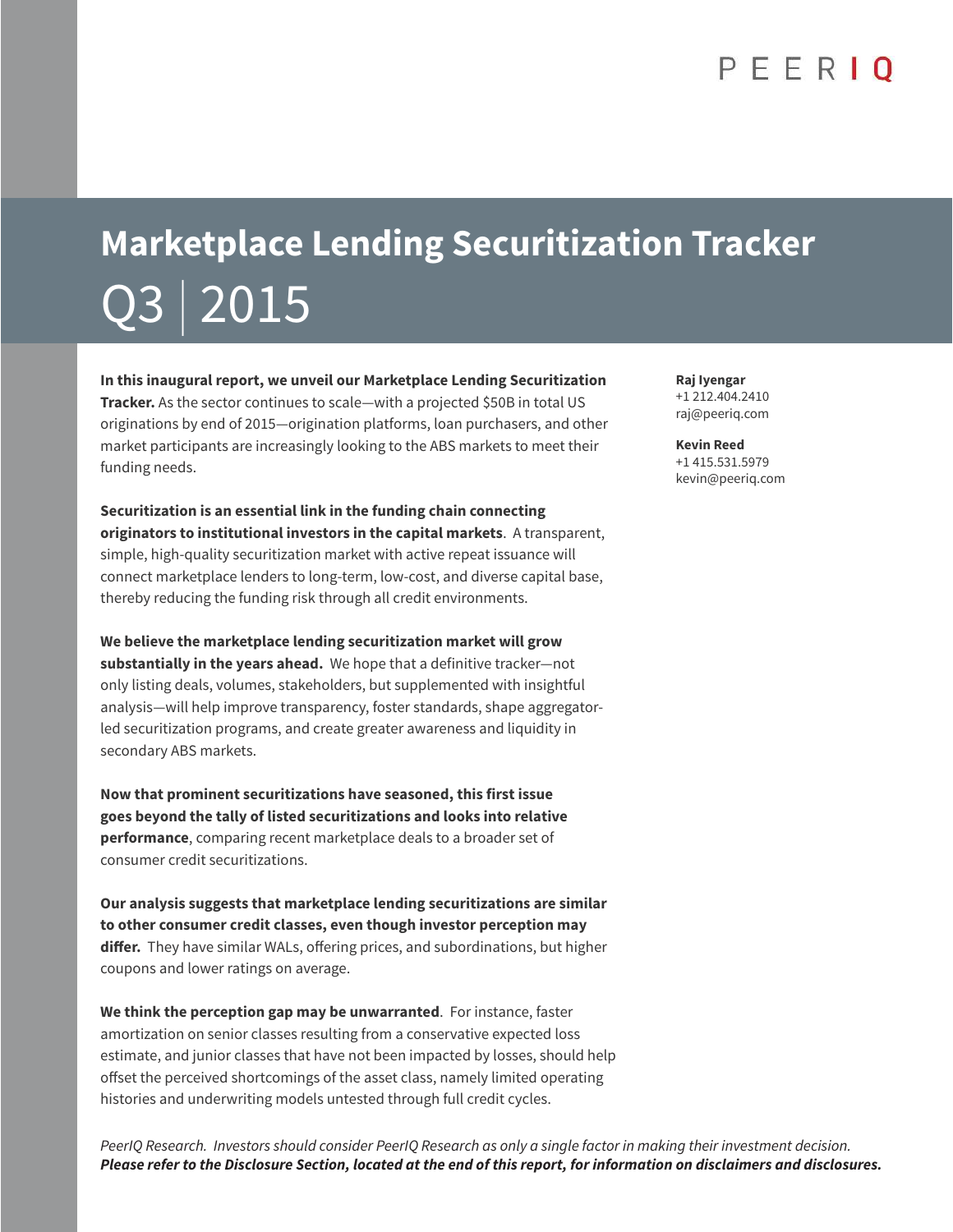### **Introduction**

As the marketplace lending sector continues to scale—with a projected \$50B in total US originations by end of 2015 origination platforms, loan purchasers, and other market participants are increasingly looking to the ABS markets to meet their funding needs.

Securitization is an essential link in the funding chain connecting originators to institutional investors in the capital markets. A transparent, simple, high-quality securitization market with active repeat issuance will connect marketplace lenders to long-term, low-cost, and diverse capital base, thereby reducing the funding risk through all credit environments.

We believe the marketplace lending securitization is poised to grow substantially in the years ahead. We hope that a definitive tracker—not only listing deals, volumes, stakeholders, but supplemented with insightful analysis will help improve transparency, foster standards, shape aggregator-led securitization programs, and create greater awareness and liquidity in secondary ABS markets.

As we launch the Securitization Tracker, we survey some high level statistics around Marketplace Lending securitizations to date, with a focus on recent deals in the latest quarter.

In addition, in response to frequent questions from loan buyers, we assess how the collateral and the securitization structures compare to their traditional consumer credit counterparts, both historically and projected forward based on available data.

Leveraging the Tracker, we compare the performance of recent marketplace lending deals to a broad set of recently issued consumer credit securitizations across a range of metrics, including current factor, coupon, and maturity.

The analysis suggests that although marketplace lending securitizations share characteristics with other consumer credit deals, they have features that help offset perceived shortcomings, such as the notions that loan originators, (who are often also the servicers) have not been through a full cycle or that originators do not emphasize traditional risk measures like FICO in the underwriting process.

### **Definitions and Inclusion**

This sector is known by many names: Peer-to-peer, marketplace lending, online lending, direct lending, and alternative finance, to name just a view. As business models proliferate, we see platforms funding via retail customers or institutions, via marketplaces or own balance sheet; and often they employ all of the above.

But despite the many differences, there are two, core commonalities that distinguish these innovative new lending models from traditional approaches: (i) the **use of online and other novel technologies** to increase operational efficiency, risk accuracy, and borrower experience, and (ii) the **reliance on non-deposit funding for lending capital.**

Marketplace lending aims to reach those in the credit gaps underserved by traditional banks, and to do so with efficient technologies and with non-bank capital. These two parameters guide our Securitization Tracker inclusion criteria, which accordingly would exclude, for example, a community bank that creates its own online application form, or a specialty finance company than originates loans via brick and mortar stores.

We believe these guidelines provide a useful standardized framework for capturing the growth of this innovative sector. We too are aware that these lines may start to blur over time; we welcome all comment and consideration on inclusion going forward.

### **Quarterly Securitization Round-up**

Marketplace securitization volumes have increased substantially in 2015, with total issuance up almost 5x versus the first three quarters of 2014. Total securitization volume to date now stand at \$4.3bn, with a total of 25 deals issued since 2013. More than three quarters of this total was issued in 2015 alone, which has seen total volume of \$3.1bn across 13 deals so far. The charts in Exhibit 1 below illustrate this dramatic pickup, with detail on both Consumer and Student Loan verticals.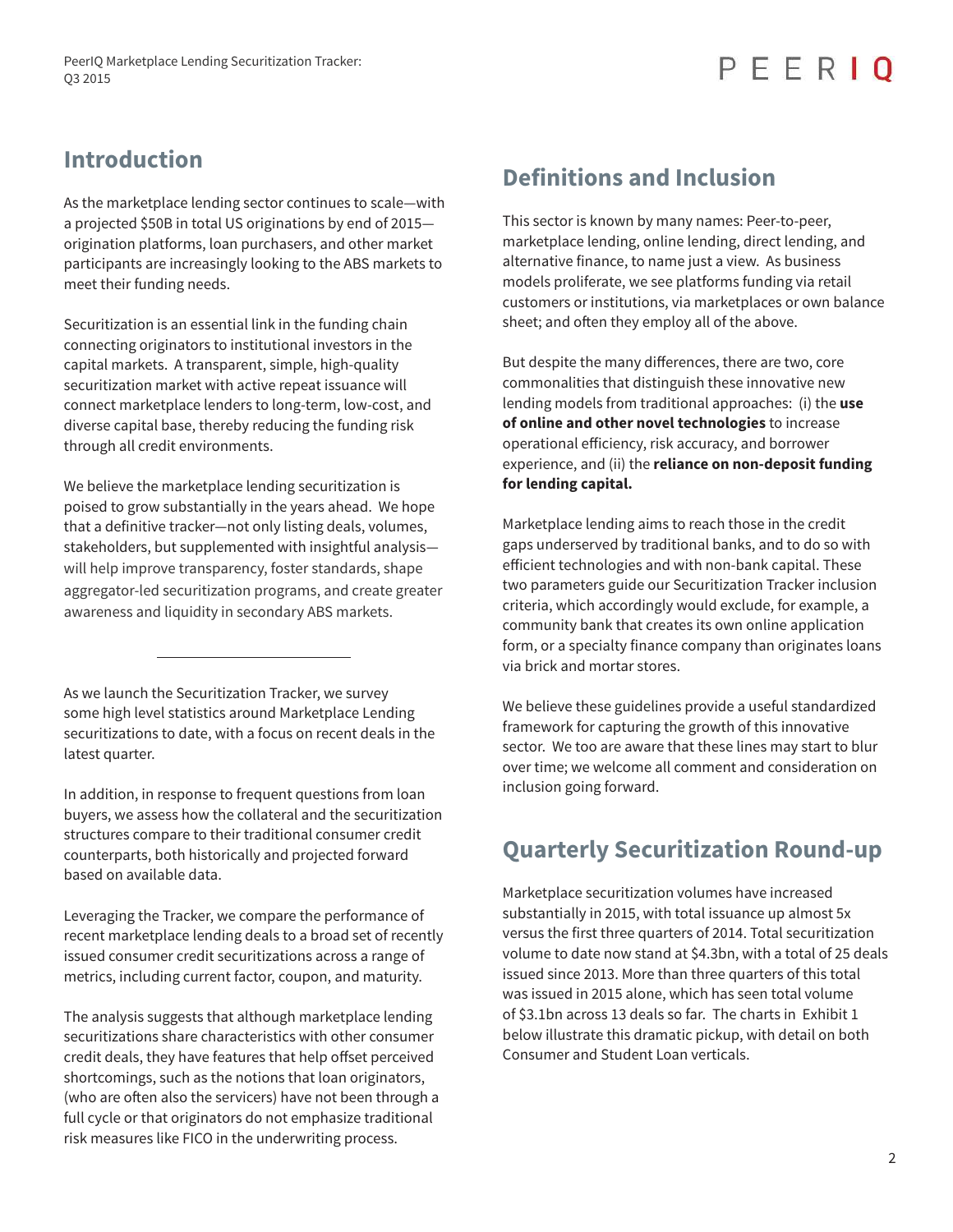# FFRIO

#### Exhibit 1

#### **Cumulative Marketplace Securitizations by Vertical**







Source: PeerIQ Research, Bloomberg.

The third quarter of 2015 alone saw the issuance of 5 new securitizations: AVANT 2015-A, CHAI 2015-PM1, INSKT 2015- 2, MPLT 2015-AV1, and SOFI 2015-C. Total issuance size for the Q3 deals came in at almost \$1.5bn, with 6 tranches carrying a rating by at least one agency. (Note that several deals are underway now and we expect to include them in the next Tracker issuance).

We include a roundup of all marketplace securitization deals to date in the Appendix, as well as key characteristics. In what follows below, we take a deeper look at consumer marketplace securitizations and compare them against a broader group of other consumer ABS deals.

### **Cross-Consumer Comparison**

With the maturation of marketplace lending and the accelerated seasoning of existing securitized issuances, potential ABS buyers are asking how marketplace deals compare to more traditional consumer credit assets.

In response, we compared a subset of 18 marketplace consumer loan securitization deals (a total of 66 note classes representing \$2.4Bn in issuance) to a broader universe of nearly 150 consumer credit deals (containing nearly 600 note classes and \$130Bn of issuance). The deals in our comparison data were issued in or after January 2014 and are backed by assets that fall into analogous consumer credit categories, such as auto loans, credit cards, or traditional consumer loans. We also examined summary statistics on marketplace versus nonmarketplace originated student loan securitizations.

#### **How do marketplace lending securitizations characteristics compare to other securitizations?** These securitizations are similar to the most comparable asset categories across several dimensions including par coupon, weighted-average life (WAL), and issuance price.

- The par coupons for the marketplace (P2P) securitization class A and class B notes are on average higher at 3.6% and 6.5% respectively, higher than comparable traditional consumer bonds, which range from 0.9% to 2.8% par coupon for class A and 1.0% to 3.5% par coupon for class B.
- Offering price is nearly par across all consumer credit categories, which is perhaps more indicative of high demand for credit yield than relative asset quality.
- Finally, the WAL for marketplace consumer loan class A and class B notes are 1.5 and 2.0 years. Class A note WAL's tend to compare well with their contemporaries, which range from 1.3 to 3.7 years. Meanwhile class B's are somewhat shorter at 2.0 years versus 2.6 to 4.0 years for similar consumer credit asset classes.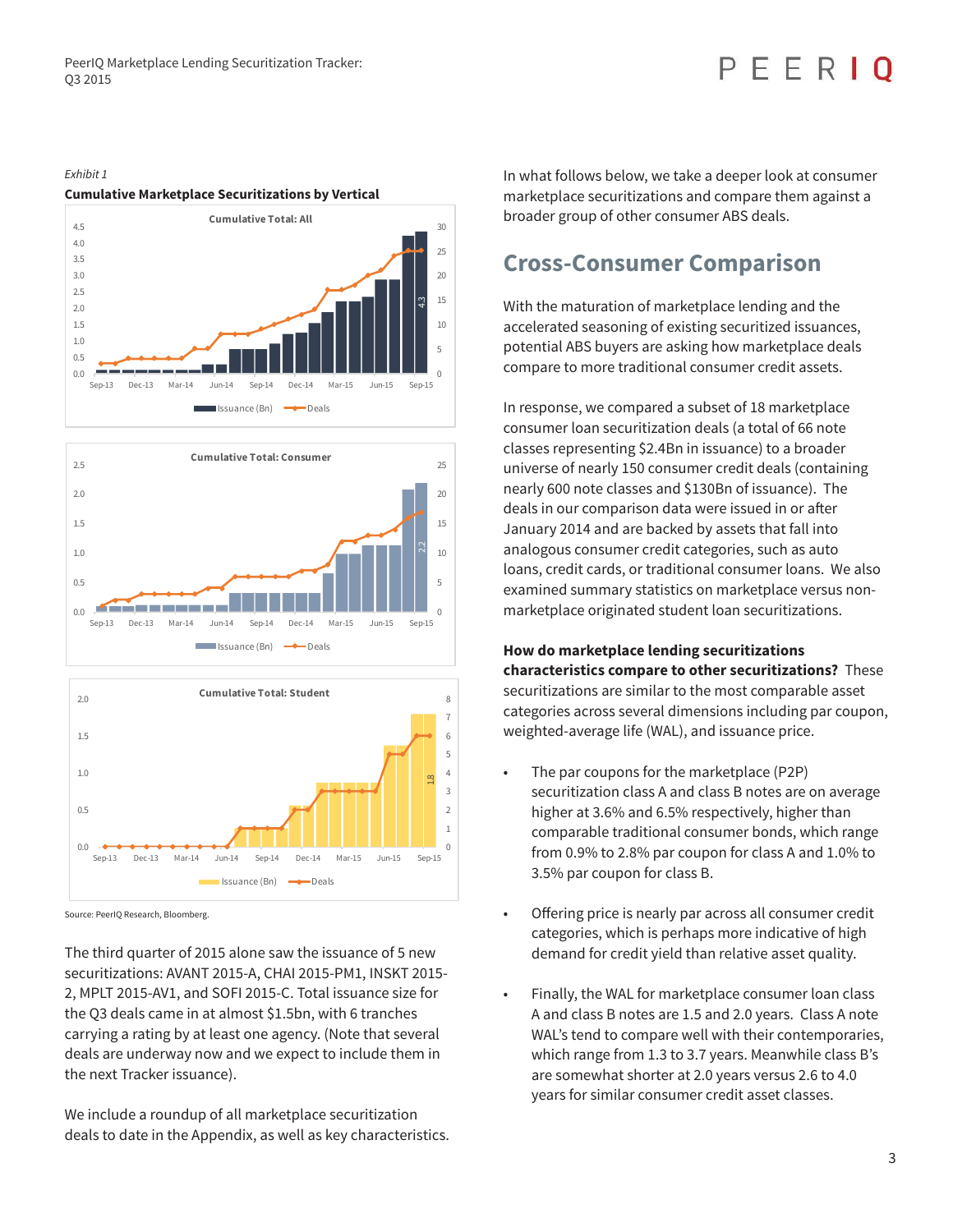#### Exhibit 2

#### **Securitization Note Class Metrics Comparison**

Class A

| <b>Row Labels</b>    | P <sub>2</sub> P Cons<br>Loans | P <sub>2</sub> P<br><b>Student</b><br>Loans | Auto-<br>Other | Auto-<br>Prime | Auto-<br><b>Subprime</b> | Cons<br>Loan | <b>Credit</b><br>Card | <b>Student</b><br>Loans |
|----------------------|--------------------------------|---------------------------------------------|----------------|----------------|--------------------------|--------------|-----------------------|-------------------------|
| Par Amt (\$Bn)       | 1.6                            | 1.6                                         | 25.1           | 36.3           | 106                      | 14           | 53.6                  | 6.6                     |
| Curr Amt (\$Bn)      | 13                             | 14                                          | 184            | 26.9           | 86                       | 14           | 53.6                  |                         |
| $\frac{1}{2}$<br>Par | 3.6%                           | 2.0%                                        | 0.9%           | $\Omega$ a%    | 1%                       | 2.8%         | 20/2                  | 1.4%                    |
| Initial WAL (vrs)    | 1.5                            | 37                                          | 6              | 18             | 13                       | 30           | 37                    | 5.                      |
| Avg Issue Price (\$) | 100                            | 100                                         | 100            | 100            | 100                      | <b>N/A</b>   | 100                   | 100                     |
| rcent in Class       | 80%                            | 47%                                         | 24%            | 24%            | 24%                      | 84%          | 90%                   | 34%                     |
| Note Class Count     | 19                             | 10                                          | 107            | 146            | 59                       |              | 59                    | 34                      |

#### Class B

| <b>Row Labels</b>    | P <sub>2</sub> P Cons | P <sub>2</sub> P | Auto- | Auto- | Auto-    | Cons  | Credit | <b>Student</b> |
|----------------------|-----------------------|------------------|-------|-------|----------|-------|--------|----------------|
|                      | Loans                 | <b>Student</b>   | Other | Prime | Subprime | Loan  | Card   | Loans          |
|                      |                       | Loans            |       |       |          |       |        |                |
| Par Amt (\$Bn)       | ሰ 3                   | n 1              | 0.5   | n R   | 15       | ሰ 2   |        |                |
| Curr Amt (\$Bn)      | በግ                    |                  | 0 5   | nя    | -5       | በጋ    |        |                |
| (°/<br>Par Coun      | 6.5%                  | 3.6%             | 1.8%  | 7%    | 2.5%     | 3.5%  | 1.0%   | 2.6%           |
| Initial WAL (vrs)    |                       |                  | 6     |       | າ ຂ      | ર વ્ર |        |                |
| Ava Issue Price (\$) | 100                   | 100              | 100   | 100   | 100      | NΙ/ Δ | 1ሰበ    | Ω1             |
| Percent in Class     | 13%                   | 7%               | 4%    | 3%    | 10%      | 14%   | 8%     | 6%             |
| Note Class Count     |                       |                  | 14    | 27    | 22       |       |        |                |

Note: Par Coupons do not adjust for differences between fixed and floating rate liability structures. Source: PeerIQ Research, Bloomberg.

**How do marketplace lending securitization structures** 

**compare?** Once again, marketplace lending securitization class sizes are comparable to other consumer credit securitizations. Marketplace consumer loan securitization classes A and B make up approximately 80% and 13% of the deal size versus 84% and 14% for traditional consumer loan securitizations and 90% and 8% for credit card securitizations. As a side note, this comparison extends to student loans. Marketplace lending class A and class B notes make up 47% and 7% versus 34% and 6% respectively for traditional student loan securitizations.

**How does the credit quality compare?** Overall

marketplace lending securitization asset credit quality is at the higher end of the FICO range for traditional consumer credit securitizations. For CCOLT and CHAI, the weighted average FICO was 706 and 703 at issuance. In comparison, the weighted average FICO ranges for credit cards is 679 to 710, auto-prime loans is 687 to 732, and auto-subprime loans is 650 to 678. In these cases, recent marketplace loan securitizations are near the upper endpoint or above the range entirely.

Exhibit 3

#### **Securitization Note Class Moody's Rating Distribution**

FFRI



Source: PeerIQ Research, Bloomberg, Moody's.

On the other hand, marketplace consumer loan securitization class ratings are marginally lower than their contemporaries. Our sample shows that recent consumer and student loan marketplace securitizations are rated in the Moody's Aa to Baa and Baa to Ba ranges for note classes A and B. And while these ratings are still strong, marketplace loan securitizations lack the high percentage of classes in the Aaa (for Class A notes) and above A-grade (for Class B notes) categories for traditional consumer credit deals.

Going forward, marketplace lending securitization ratings may potentially migrate upwards. As the industry matures and volume increases, sponsors may insist on more insulated note classes to achieve higher ratings. For example, the recent CHAI deal's Class A notes had a Moody's A rating, which was up from CCOLT's Baa rating for Class A notes. This was in part due to the fact that CHAI had a similar asset pool to CCOLT and therefore the deal was structured to provide a greater buffer to similar expected loss estimates for Class A notes.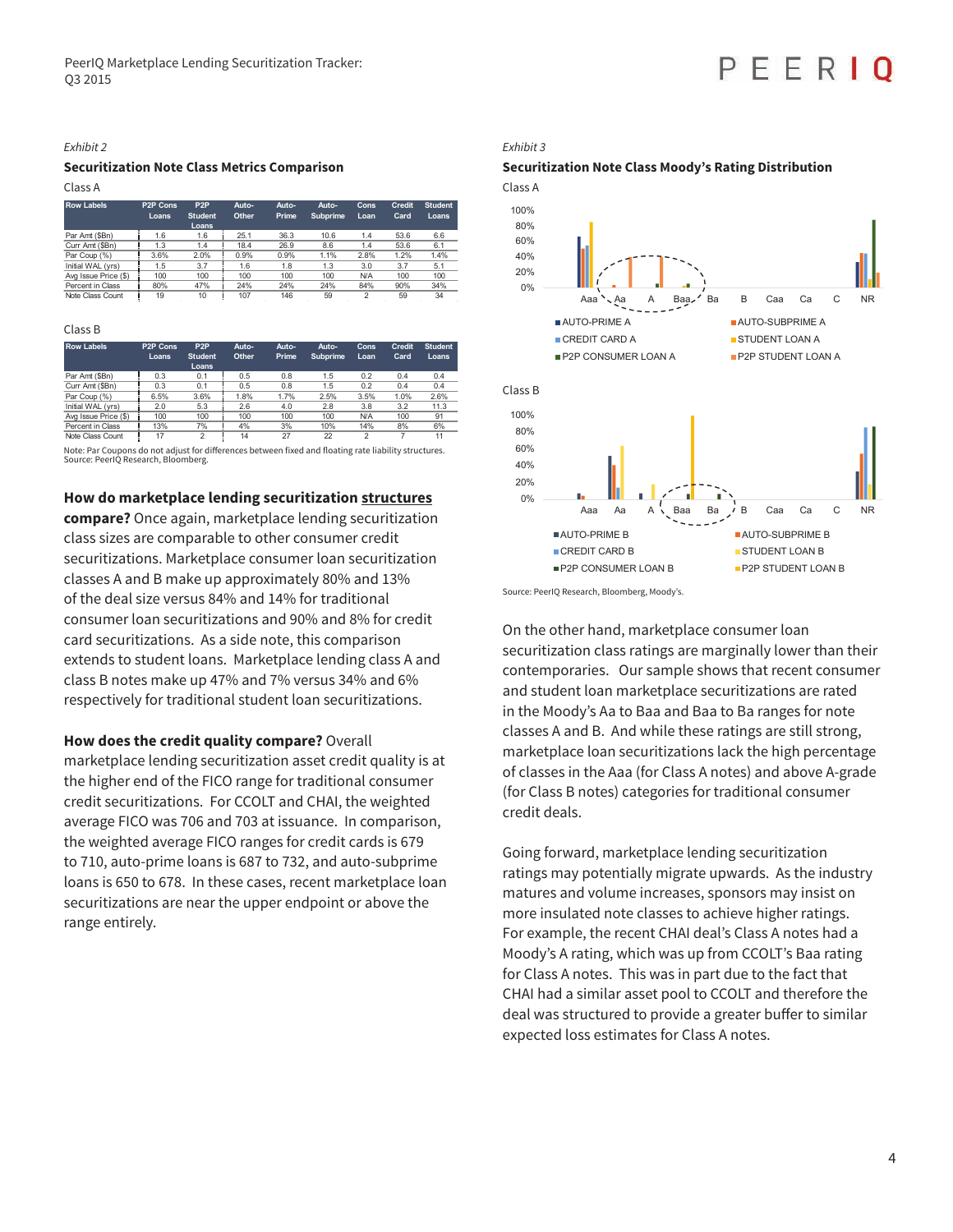#### Exhibit 4 **Securitization Note Class Factor Comparison**



Source: PeerIQ Research, Bloomberg.

#### **How have marketplace lending securitization note classes factored down compared to the broader set of**

**deals?** Overall, marketplace consumer loan securitizations have factored down more conservatively than their contemporaries. Class A for the CCOLT and CHAI deals have paid down faster than most deals in other consumer credit categories. Meanwhile, the Class B notes for CCOLT and CHAI have not been impacted by losses and continue to have a current factor of one. In comparison, other consumer credit deal class B notes have paid down, but it may not necessarily be due to losses as the structures may differ markedly across deals.

### **Conclusion**

We think that this analysis illuminates a few broader themes. First, marketplace lending securitizations are similar to other consumer credit classes in regard to key aspects of their structures and collateral pools, though many investors may perceive otherwise. This may contribute to the higher coupons and lower ratings marketplace securitizations receive on average.

Secondly, the perception gap may not be warranted. In fact, there may be structural mitigants to the perceived shortcomings that (1) the asset class has not undergone a full credit cycle, (2) does not emphasize traditional credit risk measures (like FICO scores), and is (3) unsecured.

For example, (A) a faster amortization on senior classes resulting from a conservative expected loss estimate and (B) junior classes that have not been impacted by losses provide some offset to concerns in  $(1)-(3)$  above. We look forward to monitoring innovations in securitization structure as the market continues to grow and evolve.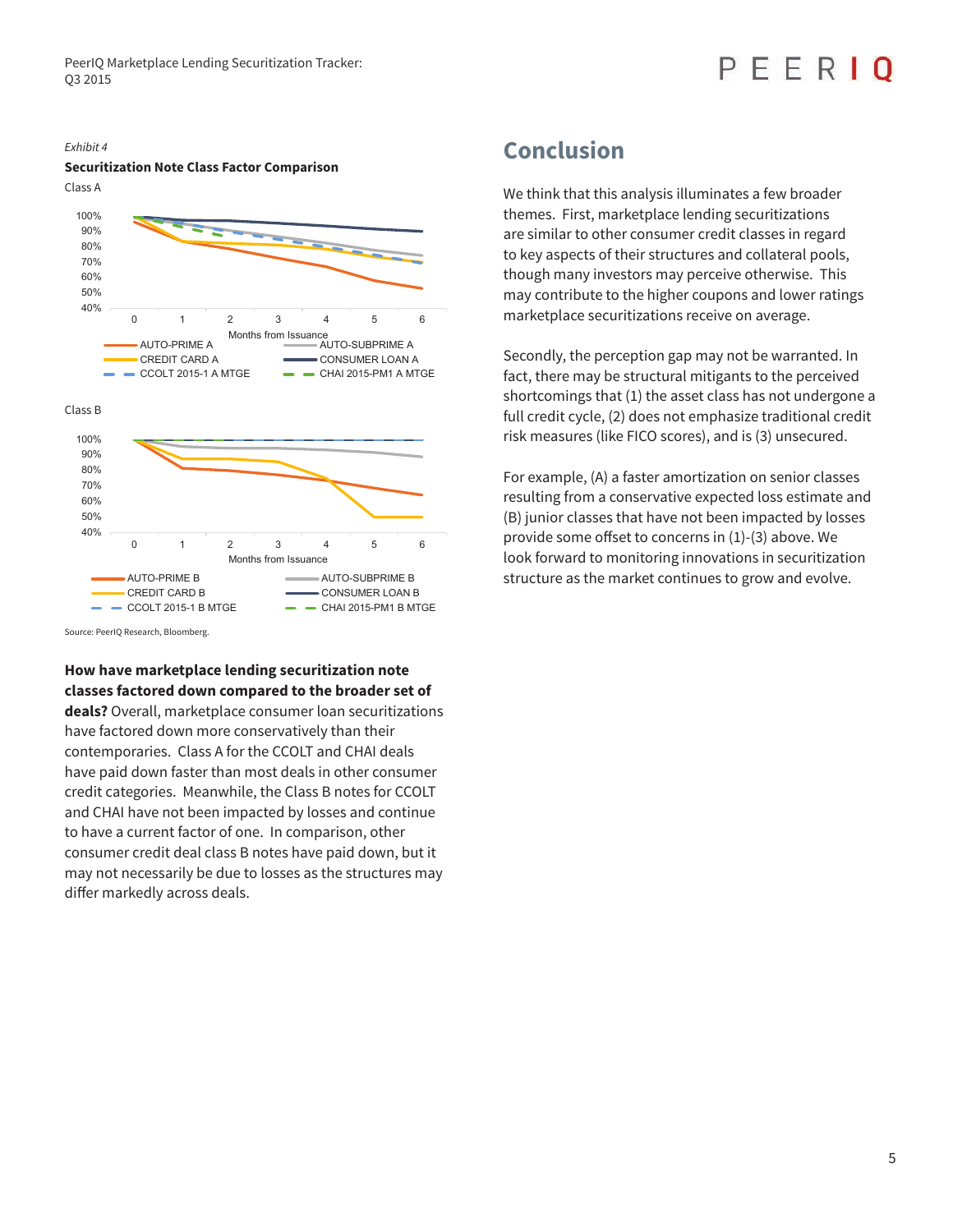## PEERIQ

### **Appendix: Securitization Tracker Detail (Q3 2015)**

|                                           |                                        |                                                | Originating        |             | Moodys S&P     |      | <b>DBRS</b> |                                 |
|-------------------------------------------|----------------------------------------|------------------------------------------------|--------------------|-------------|----------------|------|-------------|---------------------------------|
| Ticker (BBG)                              | <b>Type</b>                            | <b>Issuer</b>                                  | <b>Platform</b>    | Par Amt     |                |      |             | Rating Rating Rating Issue Date |
| <b>AVNT 2015-A</b>                        | P2P Consumer Loan                      |                                                |                    |             |                |      |             |                                 |
| AVNT 2015-A AMTGE                         | P <sub>2</sub> P Consumer Loan         | Avant Loans Funding Trust                      | Avant              | 108,401,000 |                |      |             | 12-Aug-15                       |
| AVNT 2015-A BMTGE                         | P2P Consumer Loan                      | Avant Loans Funding Trust                      | Avant              | 15,485,000  |                |      |             | 12-Aug-15                       |
| AVNT 2015-A CMTGE                         | P2P Consumer Loan                      | Avant Loans Funding Trust                      | Avant              | 15,485,000  |                |      |             | 12-Aug-15                       |
| <b>BLT 2015-1</b>                         | P2P Consumer Loan                      |                                                |                    |             |                |      |             |                                 |
| BLT 2015-1 A MTGE                         | P2P Consumer Loan                      | Blue Elephant Loan Trust                       | Prosper            | 55,030,000  |                |      |             | 25-Mar-15                       |
| <b>BLT 2015-1 BMTGE</b>                   | P <sub>2</sub> P Consumer Loan         | Blue Elephant Loan Trust                       | Prosper            | 8,880,000   |                |      |             | 25-Mar-15                       |
| BLT 2015-1 C MTGE                         | P2P Consumer Loan                      | Blue Elephant Loan Trust                       | Prosper            | 3,550,000   |                |      |             | 25-Mar-15                       |
| <b>CANF2014-1A</b>                        | <b>Small Business Loan</b>             |                                                |                    |             |                |      |             |                                 |
| CANF2014-1A AMTGE                         | Small Business Loan                    | CAN Capital Funding LIc                        | <b>CAN Capital</b> | 171,000,000 |                | А    | A           | 17-Oct-14                       |
| CANF2014-1A BMTGE                         | Small Business Loan                    | <b>CAN Capital Funding LIc</b>                 | <b>CAN Capital</b> | 20,000,000  |                | BBB- | <b>BBBL</b> | 17-Oct-14                       |
| <b>CBSLT 2015-A</b>                       | P2P Student Loan                       |                                                |                    |             |                |      |             |                                 |
| CBSLT 2015-A A1 MTGE                      | P2P Student Loan                       | Commonbond Student Loan Trust                  | Commonbond         | 96,400,000  | Baa2           |      | AH          | 24-Jun-15                       |
| <b>CCOLT 2015-1</b>                       | P <sub>2</sub> P Consumer Loan         |                                                |                    |             |                |      |             |                                 |
| CCOLT 2015-1 AMTGE                        | P <sub>2</sub> P Consumer Loan         | Consumer Credit Origination Loan Trust Prosper |                    | 281,320,000 | Baa3           |      |             | 9-Feb-15                        |
| CCOLT 2015-1 BMTGE                        | P2P Consumer Loan                      | Consumer Credit Origination Loan Trust Prosper |                    | 45,380,000  | Ba3            |      |             | 9-Feb-15                        |
| CHAI 2015-PM1                             | P2P Consumer Loan                      |                                                |                    |             |                |      |             |                                 |
| CHAI 2015-PM1 AMTGE                       | P <sub>2</sub> P Consumer Loan         | Citi Held For Asset Issuance                   | Prosper            | 227,280,000 | A <sub>3</sub> |      |             | 5-Aug-15                        |
| CHAI 2015-PM1 BMTGE                       | P2P Consumer Loan                      | Citi Held For Asset Issuance                   | Prosper            | 86,285,000  | Baa3           |      |             | 5-Aug-15                        |
| CHAI 2015-PM1 CMTGE                       | P2P Consumer Loan                      | Citi Held For Asset Issuance                   | Prosper            | 63,133,000  | Ba3            |      |             | 5-Aug-15                        |
| CHAI 2015-PM1 RMTGE                       | P2P Consumer Loan                      | Citi Held For Asset Issuance                   | Prosper            | 420,892,510 | <b>NR</b>      |      |             | 5-Aug-15                        |
| <b>ECLT 2013-1</b>                        | P <sub>2</sub> P Consumer Loan         |                                                |                    |             |                |      |             |                                 |
| ECLT 2013-1 AMTGE                         | P2P Consumer Loan                      | Eaglewood Consumer Loan Trust                  | Lending Club       | 75,000,000  |                |      |             | 26-Sep-13                       |
| ECLT 2013-1 BMTGE                         | P2P Consumer Loan                      | Eaglewood Consumer Loan Trust                  | Lending Club       | 24,000,000  |                |      |             | 26-Sep-13                       |
| ECLT 2013-1 RMTGE                         | P2P Consumer Loan                      | Eaglewood Consumer Loan Trust                  | Lending Club       | 1,000,000   |                |      |             | 26-Sep-13                       |
| <b>ECLT 2014-1</b>                        | P2P Consumer Loan                      |                                                |                    |             |                |      |             |                                 |
| ECLT 2014-1 AMTGE                         | P2P Consumer Loan                      | Eaglewood Consumer Loan Trust                  | Lending Club       | 120,000,000 |                |      |             | 1-May-15                        |
| ECLT 2014-1 BMTGE                         | P2P Consumer Loan                      | Eaglewood Consumer Loan Trust                  | Lending Club       | 22,500,000  |                |      |             | $1-M$ ay- $15$                  |
| <b>GARST 2014-A</b>                       | P2P Consumer Loan                      |                                                |                    |             |                |      |             |                                 |
| GARST 2014-A AMTGE                        | P2P Consumer Loan                      | <b>GLC Trust 2013-2</b>                        | Prosper            | 36,916,000  |                |      |             | 18-Jul-14                       |
| GARST 2014-A BMTGE                        | P2P Consumer Loan                      | <b>GLC Trust 2013-2</b>                        | Prosper            | 2,251,000   |                |      |             | 18-Jul-14                       |
| <b>GLCT 2014-A</b>                        | P2P Consumer Loan                      |                                                |                    |             |                |      |             |                                 |
| GLCT 2014-A AMTGE                         | P2P Consumer Loan                      | <b>GLC Trust 2013-1</b>                        | Prosper            | 147,625,000 |                |      |             | $2$ -Jul-14                     |
| GLCT 2014-A BMTGE                         | P2P Consumer Loan                      | <b>GLC Trust 2013-1</b>                        | Prosper            | 9,002,000   |                |      |             | $2-Jul-14$                      |
| <b>GLCT 2015-A</b>                        | P2P Consumer Loan                      |                                                |                    |             |                |      |             |                                 |
| GLCT 2015-A AMTGE                         | P2P Consumer Loan                      | <b>GLC Trust 2013-1</b>                        | Prosper            | 154,074,000 |                |      |             | 2-Mar-15                        |
| GLCT 2015-A BMTGE                         | P <sub>2</sub> P Consumer Loan         | GLC Trust 2013-1                               | Prosper            | 9,395,000   |                |      |             | 2-Mar-15                        |
| <b>GLCT 2015-B</b>                        | P2P Consumer Loan                      |                                                |                    |             |                |      |             |                                 |
| GLCT 2015-B A MTGE                        | P2P Consumer Loan                      | <b>GLC Trust 2013-1</b>                        | Prosper            | 97,376,000  |                |      |             | 2-Mar-15                        |
| GLCT 2015-B B MTGE                        | P2P Consumer Loan                      | <b>GLC Trust 2013-1</b>                        | Prosper            | 5,938,000   |                |      |             | 2-Mar-15                        |
| <b>INSKT 2013-1</b>                       | P2P Consumer Loan                      |                                                |                    |             |                |      |             |                                 |
| INSKT 2013-1 AMTGE                        | P2P Consumer Loan                      | Insikt Prosper Primary Master                  | Prosper            | 1,100,000   |                |      |             | 4-Oct-13                        |
| INSKT 2013-1 BMTGE                        | P2P Consumer Loan                      | Insikt Prosper Primary Master                  | Prosper            | 310,000     |                |      |             | 4-Oct-13                        |
|                                           |                                        |                                                |                    | 163,000     |                |      |             | 4-Oct-13                        |
| INSKT 2013-1 RMTGE<br><b>INSKT 2013-2</b> | P2P Consumer Loan<br>P2P Consumer Loan | Insikt Prosper Primary Master                  | Prosper            |             |                |      |             |                                 |
| INSKT 2013-2 AMTGE                        | P2P Consumer Loan                      | Insikt Prosper Primary Master                  | Prosper            | 2,635,000   |                |      |             | 17-Dec-13                       |
| INSKT 2013-2 BMTGE                        |                                        |                                                |                    | 572,000     |                |      |             | 17-Dec-13                       |
|                                           | P <sub>2</sub> P Consumer Loan         | Insikt Prosper Primary Master                  | Prosper            |             |                |      |             |                                 |
| INSKT 2013-2 RMTGE                        | P2P Consumer Loan                      | Insikt Prosper Primary Master                  | Prosper            | 561,686     |                |      |             | 17-Dec-13                       |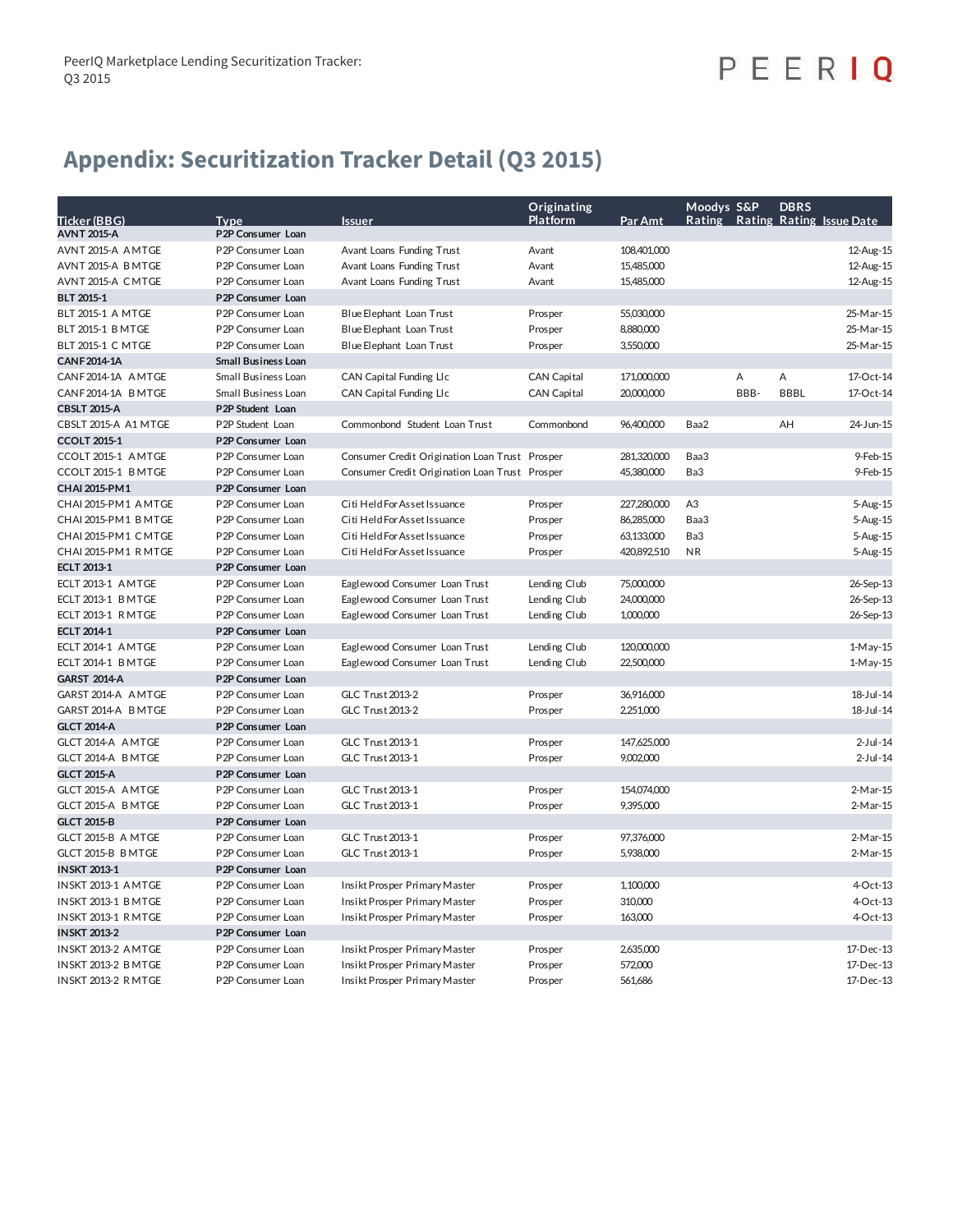# PEERIQ

### **Appendix: Securitization Tracker Detail (Q3 2015)**

| <b>Ticker (BBG)</b> | Type                       | Issuer                           | Originating<br>Platform | Par Amt     | Moodys S&P<br>Rating | Rating    | <b>DBRS</b><br>Rating | <b>Issue Date</b> |
|---------------------|----------------------------|----------------------------------|-------------------------|-------------|----------------------|-----------|-----------------------|-------------------|
| <b>INSKT 2014-1</b> | P2P Consumer Loan          |                                  |                         |             |                      |           |                       |                   |
| INSKT2014-1 AMTGE   | P2P Consumer Loan          | Insikt Prosper Primary Master    | Prosper                 | 7,105,686   |                      |           |                       | 28-May-14         |
| INSKT2014-1 R MTGE  | P2P Consumer Loan          | Insikt Prosper Primary Master    | Prosper                 | 638,236     |                      |           |                       | 28-May-14         |
| <b>INSKT 2014-2</b> | <b>P2P Consumer Loan</b>   |                                  |                         |             |                      |           |                       |                   |
| INSKT 2014-2 A MTGE | P2P Consumer Loan          | Insikt Prosper Primary Master    | Prosper                 | 7,107,900   |                      |           |                       | 22-Dec-14         |
| INSKT 2014-2 B MTGE | P2P Consumer Loan          | Insikt Prosper Primary Master    | Prosper                 | 638,364     |                      |           |                       | 22-Dec-14         |
| INSKT2014-2 R MTGE  | P2P Consumer Loan          | Insikt Prosper Primary Master    | Prosper                 | 893.277     |                      |           |                       | 22-Dec-14         |
| <b>INSKT 2015-2</b> | <b>P2P Consumer Loan</b>   |                                  |                         |             |                      |           |                       |                   |
| INSKT 2015-2 A MTGE | P2P Consumer Loan          | Insikt Prosper Primary Master    | Lending Club            | 3,623,488   |                      |           |                       | $8-Jul-15$        |
| INSKT 2015-2 B MTGE | P2P Consumer Loan          | Insikt Prosper Primary Master    | Lending Club            | 776,462     |                      |           |                       | 8-Jul-15          |
| INSKT2015-2 R MTGE  | P2P Consumer Loan          | Insikt Prosper Primary Master    | Lending Club            | 812,190     |                      |           |                       | 8-Jul-15          |
| <b>INSKT 2015-1</b> | <b>P2P Consumer Loan</b>   |                                  |                         |             |                      |           |                       |                   |
| INSKT 2015-1 A MTGE | P2P Consumer Loan          | Insikt Prosper Primary Master    | Prosper                 | 3,672,071   |                      |           |                       | 31-Mar-15         |
| MPLT2015-AV1        | <b>P2P Consumer Loan</b>   |                                  |                         |             |                      |           |                       |                   |
| MPLT 2015-AV1AMTGE  | P2P Consumer Loan          | Marketplace Loan Trust           | CircleBack Lending      | 88,467,000  |                      |           |                       | 24-Sep-15         |
| MPLT 2015-AV1B MTGE | P2P Consumer Loan          | Marketplace Loan Trust           | CircleBack Lending      | 12,638,000  |                      |           |                       | 24-Sep-15         |
| MPLT 2015-AV1C MTGE | P2P Consumer Loan          | Marketplace Loan Trust           | CircleBack Lending      | 12,638,000  |                      |           |                       | 24-Sep-15         |
| <b>ONDK 2014-1A</b> | <b>Small Business Loan</b> |                                  |                         |             |                      |           |                       |                   |
| ONDK 2014-1A A MTGE | Small Business Loan        | Ondeck Asset Securitization Tr   | Ondeck                  | 156,680,000 |                      |           | <b>BBB</b>            | 8-May-14          |
| ONDK 2014-1A B MTGE | Small Business Loan        | Ondeck Asset Securitization Tr   | Ondeck                  | 18.320.000  |                      |           | <b>BB</b>             | 8-May-14          |
| <b>SOFI2014-A</b>   | <b>P2P Student Loan</b>    |                                  |                         |             |                      |           |                       |                   |
| SOFI 2014-A A1 MTGE | P2P Student Loan           | Social Professional Loan Program | SoFi Lending Corp       | 125,500,000 |                      | Α         | Α                     | 14-Jul-14         |
| SOFI 2014-A A2 MTGE | P2P Student Loan           | Social Professional Loan Program | SoFi Lending Corp       | 125,500,000 |                      | А         | A                     | 14-Jul-14         |
| <b>SOFI2014-B</b>   | P2P Student Loan           |                                  |                         |             |                      |           |                       |                   |
| SOFI 2014-B A1 MTGE | P2P Student Loan           | Social Professional Loan Program | SoFi Lending Corp       | 105,700,000 | A <sub>2</sub>       | Α         | AAL                   | 10-Nov-14         |
| SOFI 2014-B A2 MTGE | P2P Student Loan           | Social Professional Loan Program | SoFi Lending Corp       | 197,500,000 | A2                   | A         | AAL                   | 10-Nov-14         |
| <b>SOFI2015-A</b>   | <b>P2P Student Loan</b>    |                                  |                         |             |                      |           |                       |                   |
| SOFI 2015-A A1 MTGE | P2P Student Loan           | Social Professional Loan Program | SoFi Lending Corp       | 151,500,000 | A2                   | Α         | AA                    | 29-Jan-15         |
| SOFI 2015-A A2 MTGE | P2P Student Loan           | Social Professional Loan Program | SoFi Lending Corp       | 162,300,000 | A2                   | A         | AA                    | 29-Jan-15         |
| <b>SOFI2015-B</b>   | <b>P2P Student Loan</b>    |                                  |                         |             |                      |           |                       |                   |
| SOFI 2015-B A1 MTGE | P2P Student Loan           | Social Professional Loan Program | SoFi Lending Corp       | 146,676,000 | Aa3                  | Α         | AAH                   | 9-Jun-15          |
| SOFI 2015-B A2 MTGE | P2P Student Loan           | Social Professional Loan Program | SoFi Lending Corp       | 235,445,000 | Aa2                  | Α         | AAH                   | 9-Jun-15          |
| SOFI 2015-B B MTGE  | P2P Student Loan           | Social Professional Loan Program | SoFi Lending Corp       | 29,780,000  | Baa3                 | <b>NR</b> | <b>BBB</b>            | 9-Jun-15          |
| SOFI2015-C          | <b>P2P Student Loan</b>    |                                  |                         |             |                      |           |                       |                   |
| SOFI 2015-CA1 MTGE  | P2P Student Loan           | Social Professional Loan Program | SoFi Lending Corp       | 136,500,000 | Aa2                  |           | AAA                   | 4-Aug-15          |
| SOFI 2015-CA2 MTGE  | P2P Student Loan           | Social Professional Loan Program | SoFi Lending Corp       | 250,800,000 | Aa2                  |           | AAA                   | 4-Aug-15          |
| SOFI 2015-C B MTGE  | P2P Student Loan           | Social Professional Loan Program | SoFi Lending Corp       | 30,300,000  | Baa2                 |           | <b>BBBH</b>           | 4-Aug-15          |